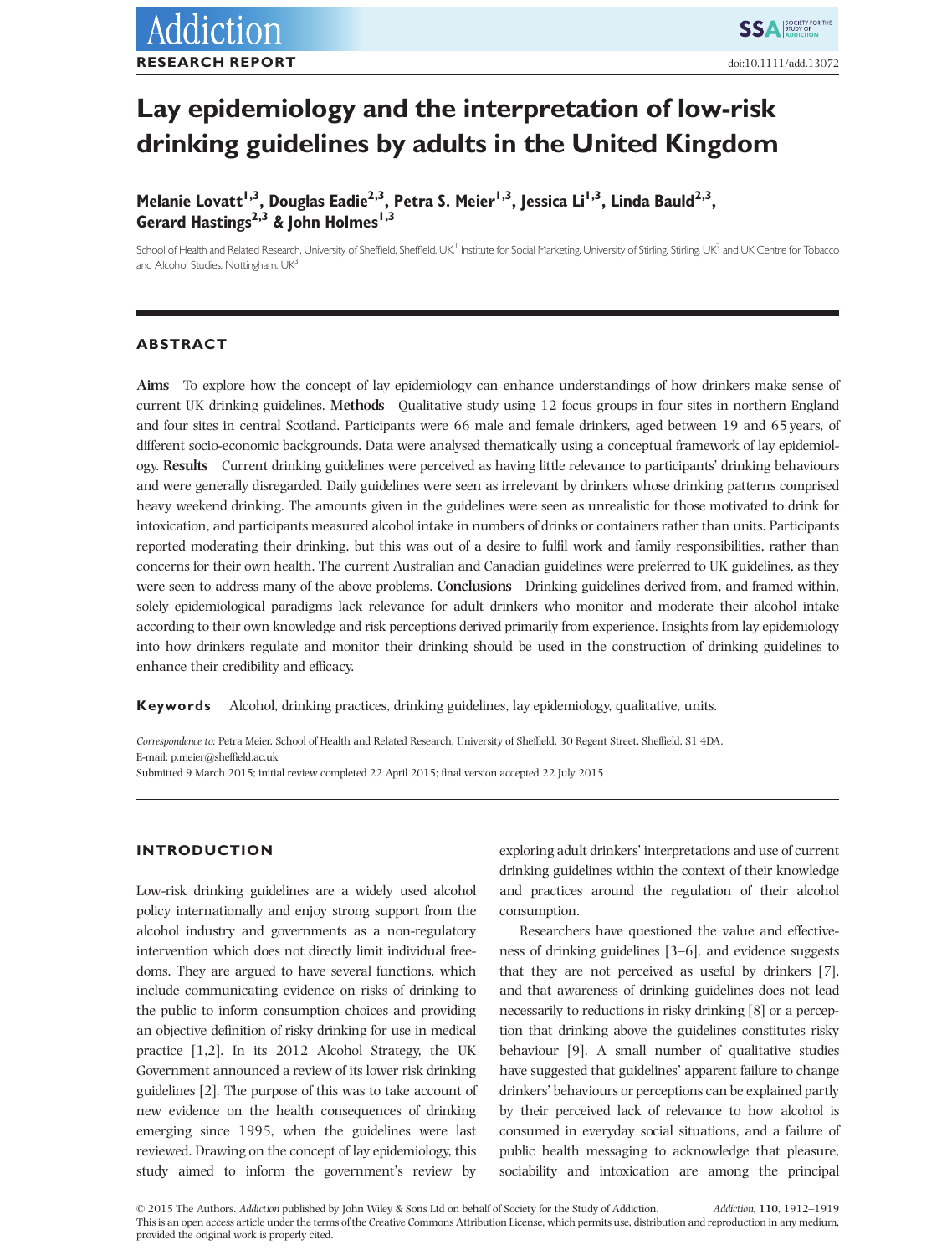motivations for consuming alcohol [4,9,10]. Findings that awareness of public health guidance does not necessarily result in people engaging in less risky practices have been observed in other areas of public health research [11–13]. Responding to this, researchers have noted that public health guidance privileges epidemiological knowledge and related conceptions of risk while failing to address lay knowledge and risk perceptions [12,14,15]. This is argued to limit the effectiveness of such guidance [4,16].

One approach to addressing this deficit is for research and practice to give greater attention to lay epidemiology, which comprises knowledge and beliefs about health and causation of disease which are constructed primarily from subjective experience, observation of family and social networks and media sources [11,14,17]. This contrasts with (standard) epidemiology which claims an objective understanding of aetiology based on statistical evidence [11,14]. Additionally, while standard epidemiology focuses largely on health outcomes at a population level, lay epidemiology takes a more holistic approach, where perceived health risks are considered within the context of other aspects of individuals' lives and are weighed against perceived benefits and values [11,14]. By emphasizing the individual and social contexts within which people make sense of health and illness, it is argued that lay epidemiology can enhance the relevance and effectiveness of public health guidance [14].

Lay epidemiology fits within a social constructivist ontology which considers social phenomena—in this case illness—not as biological or natural 'givens' as in objectivist understandings of the social world, but as concepts that emerge from social interactions, which hold different meanings depending on the cultural and historical contexts in which they are produced and experienced [18,19]. For example, social constructivist approaches have critiqued ways in which obesity has been conceptualized as a 'biological reality' as opposed to a social phenomenon, and how this has been used to regulate and order people's bodies [20,21]. Within a constructivist paradigm, there is an emphasis on how people interpret and make sense of social phenomena, and how these interpretations relate to actions, practices and behaviours.

While lay epidemiology has been used to understand failures to comply with public health guidance in contexts such as smoking [13], HIV [12] and coronary heart disease [11], it has yet to be applied explicitly to alcohol. The literature has, instead, focused on drinkers' rationales and motivations for and risk perceptions surrounding drinking, and considered the findings in the context of debates around drinking guidelines [9,10]. Although much of this work relates to issues which are relevant to lay epidemiology, no previous work has sought to analyse drinkers' responses to low-risk guidelines with an explicitly lay epidemiology focus or given consideration to how those responses might be incorporated into future guidelines. In

this study, we explore how drinkers interpret the current UK drinking guidelines in the context of their own drinking practices and risk perceptions. Interpreting the findings within a lay epidemiology framework, we suggest how evidence and insights derived from drinkers' understandings of risks associated with alcohol consumption can be incorporated into the construction of drinking guidelines to enhance their credibility with, and relevance for, their intended audience.

#### METHODOLOGY

The findings presented in this paper form part of a larger study, APISE (Alcohol Policy Interventions in Scotland and England), which aims to assess the impact and effectiveness of alcohol control policies in each country. Twelve focus groups ranging in size from three to six participants (total  $n = 66$ ) were conducted in England and Scotland (six in each) in February and March 2014. Independent market research consultants identified, recruited door-todoor and received informed consent from participants who were purposively sampled to be male and female drinkers (defined as anyone who drinks alcohol at least twice per year) aged 19–65, of lower and higher socioeconomic backgrounds (measured using occupation of the household's highest earner). Each focus group comprised participants of the same gender and similar ages and socio-economic backgrounds (see Table 1), as we expected participants sharing these characteristics to be more likely to share cultural norms around drinking, and therefore feel comfortable discussing their own drinking practices and beliefs with others. Moderators were careful, however, to encourage discussion of differences of opinion

Table 1 Constitution of focus groups.

| Group no. <sup>a</sup> |           |   |                  | Age (years) Gender Social grade <sup>b</sup> Number attending |
|------------------------|-----------|---|------------------|---------------------------------------------------------------|
| E1                     | $19 - 24$ | F | C2DE             | 6                                                             |
| E <sub>2</sub>         | $19 - 24$ | М | ABC1             | $\overline{4}$                                                |
| E3                     | $25 - 44$ | F | C2DE             | 6                                                             |
| E4                     | $25 - 44$ | М | C2DE             | 6                                                             |
| E5                     | $45 - 65$ | F | ABC1             | 6                                                             |
| E <sub>6</sub>         | $45 - 65$ | М | ABC <sub>1</sub> | 6                                                             |
| S <sub>1</sub>         | $19 - 24$ | F | C2DE             | 5                                                             |
| S <sub>2</sub>         | $19 - 24$ | М | ABC <sub>1</sub> | 6                                                             |
| S <sub>3</sub>         | $25 - 44$ | F | C2DE             | 6                                                             |
| S4                     | $25 - 44$ | М | ABC1             | 3                                                             |
| S5                     | $45 - 65$ | F | ABC <sub>1</sub> | 6                                                             |
| S <sub>6</sub>         | $45 - 65$ | М | C2DE             | 6                                                             |
| Total                  |           |   |                  | 66                                                            |

<sup>a</sup>'E' denotes English groups; 'S' denotes Scottish groups. <sup>b</sup>We used a demographic classification, which is standard in the United Kingdom and classifies social grades according to occupation. ABC1 includes professional/skilled workers and C2DE includes unskilled/manual/ unemployed.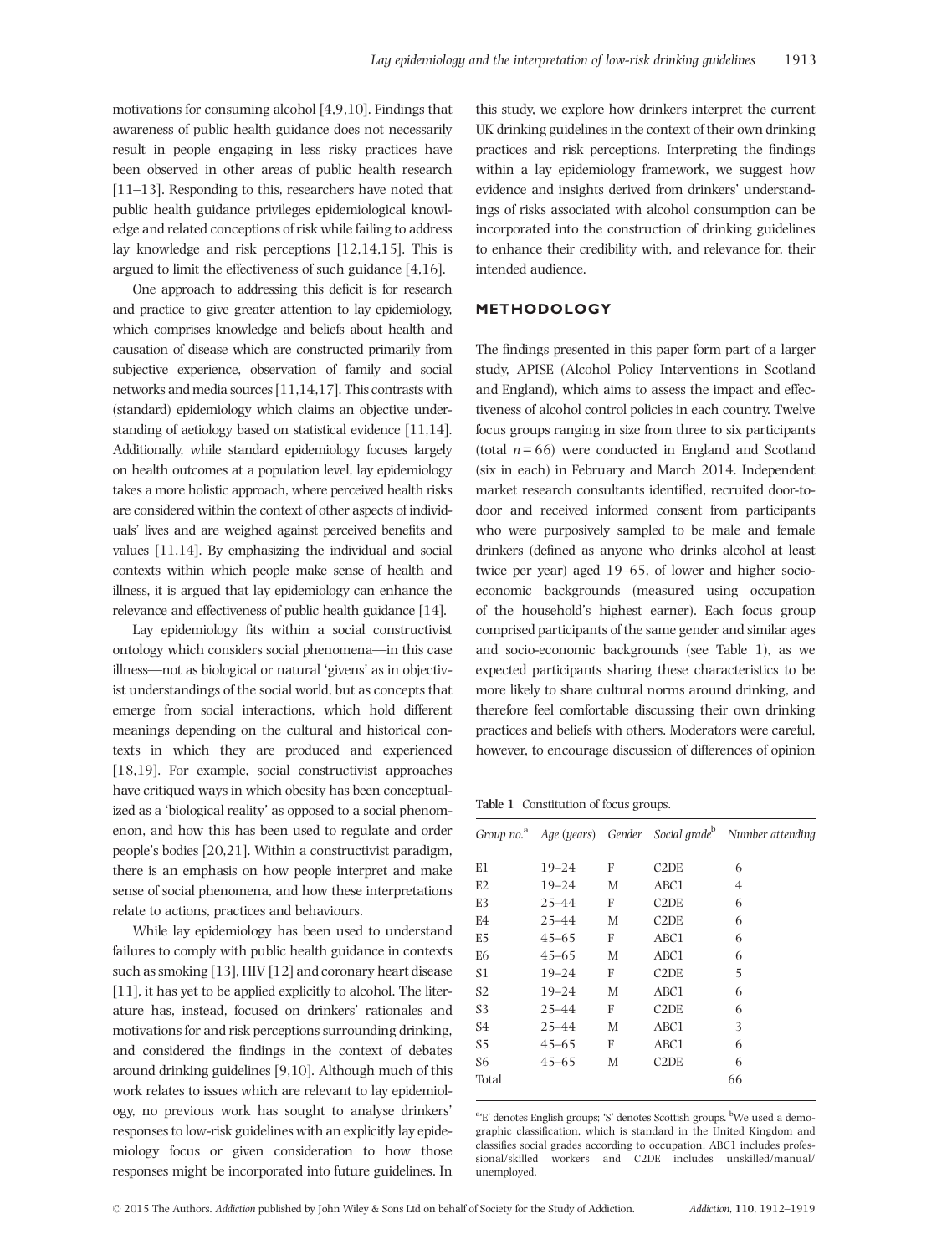and dissenting narratives, in order to avoid a 'false consensus' [22]. The focus groups took place in a variety of settings (e.g. community halls, hotels) in eight different locations in northern England and central Scotland). Researchers based at the University of Sheffield (M.L. and J.L.) moderated the English groups and a researcher based at the University of Stirling (D.E.) moderated the Scottish groups. Participants were each given £25 for taking part and to cover travel expenses. Ethical approval was granted by the Universities of Sheffield and Stirling.

A semi-structured topic guide was developed by the lead author in consultation with other members of the research team. The first section focused on participants' awareness and understanding of the concept of drinking guidelines, and explored whether and how participants monitored their own drinking. In the second section we explored participants' responses to current drinking guidelines. Prompt cards displaying the UK guidelines were shown, and prompts displaying the Australian and Canadian drinking guidelines (with quantities converted to UK units; 1 unit  $= 10$  ml/8 g ethanol) were also circulated to explore reactions to alternative guidelines. The drinking guidelines which were shown to the participants are displayed in Table 2.

The focus groups were audio-recorded and transcribed verbatim. The transcripts were analysed inductively using a coding frame which combined the categories in the topic guide with those which emerged from initial reading of the transcripts. The conceptual tool of lay epidemiology also guided our analysis, in that particular attention was paid to how participants referred to their own rationales for moderating their alcohol consumption. Transcripts were coded to the emerging categories using NVivo version 10

Table 2 UK, Australian and Canadian drinking guidelines.

software, and the coding framework was checked and revised following discussions between M.L. and D.E. in order to agree that the names given to codes accurately reflected the meaning in the transcripts. Once all transcripts had been coded, categories which contained similar meanings were then grouped into overarching themes [18]. We then re-read the original transcripts in order to check that our interpretations and the overarching themes made sense and could be defended with respect to the transcript data.

## RESULTS

## Guidelines are a poor fit with participants' drinking practices

In general, the drinking guidelines were disregarded by participants and there appear to be three primary interrelated factors which may help to explain this. These are: (1) a disconnect between the guidelines, which are focused on regular drinking, and the participants' tendency to drink irregularly, including occasional binge drinking; (2) a disconnect between the amounts given in the guidelines and participants' typical consumption levels; (3) difficulties measuring and monitoring units. While participants disregarded the guidelines, they referred to other rationales constructed from their own risk perceptions to monitor their drinking, demonstrating how lay epidemiology informed and addressed their perceived risks of alcohol.

#### Poor fit with typical drinking patterns

Participants interpreted the guidelines within the context of their own behaviour and justified disregarding them by referring to their own rationales for moderating their

| Country        | Regular guideline                         | Single occasion guideline                                                                 |  |
|----------------|-------------------------------------------|-------------------------------------------------------------------------------------------|--|
| United Kingdom | Men/women should not regularly            | After an episode of heavy drinking, it is                                                 |  |
|                | drink more than $3-4/2-3$ units a         | advisable to refrain from drinking for                                                    |  |
|                | day (regularly means drinking this        | 48 hours to allow tissues to recover                                                      |  |
|                | amount most days or every day)            | [this information is only available in the                                                |  |
|                |                                           | detailed guidance]                                                                        |  |
| Australia      | For healthy men and women, drinking       | Drinking no more than 5 units on a                                                        |  |
|                | no more than 3 units on any day reduces   | single occasion reduces the risk of                                                       |  |
|                | your risk of harm from alcohol-related    | alcohol-related injury arising from                                                       |  |
|                | disease or injury over a life-time        | that occasion                                                                             |  |
| Canada         | Reduce your long-term health risks by     | Reduce your risk of injury and harm by                                                    |  |
|                | drinking no more than:                    | drinking no more than 5 units (for women)<br>and 7 units (for men) on any single occasion |  |
|                | • 17 units a week for women, with no more | Plan to drink in a safe environment. Stay within                                          |  |
|                | than 3 units a day most days              | the weekly limits outlined in guideline 1                                                 |  |
|                | • 25 units a week for men, with no more   |                                                                                           |  |
|                | than 5 units a day most days              |                                                                                           |  |
|                | Plan non-drinking days every week to      |                                                                                           |  |
|                | avoid developing a habit                  |                                                                                           |  |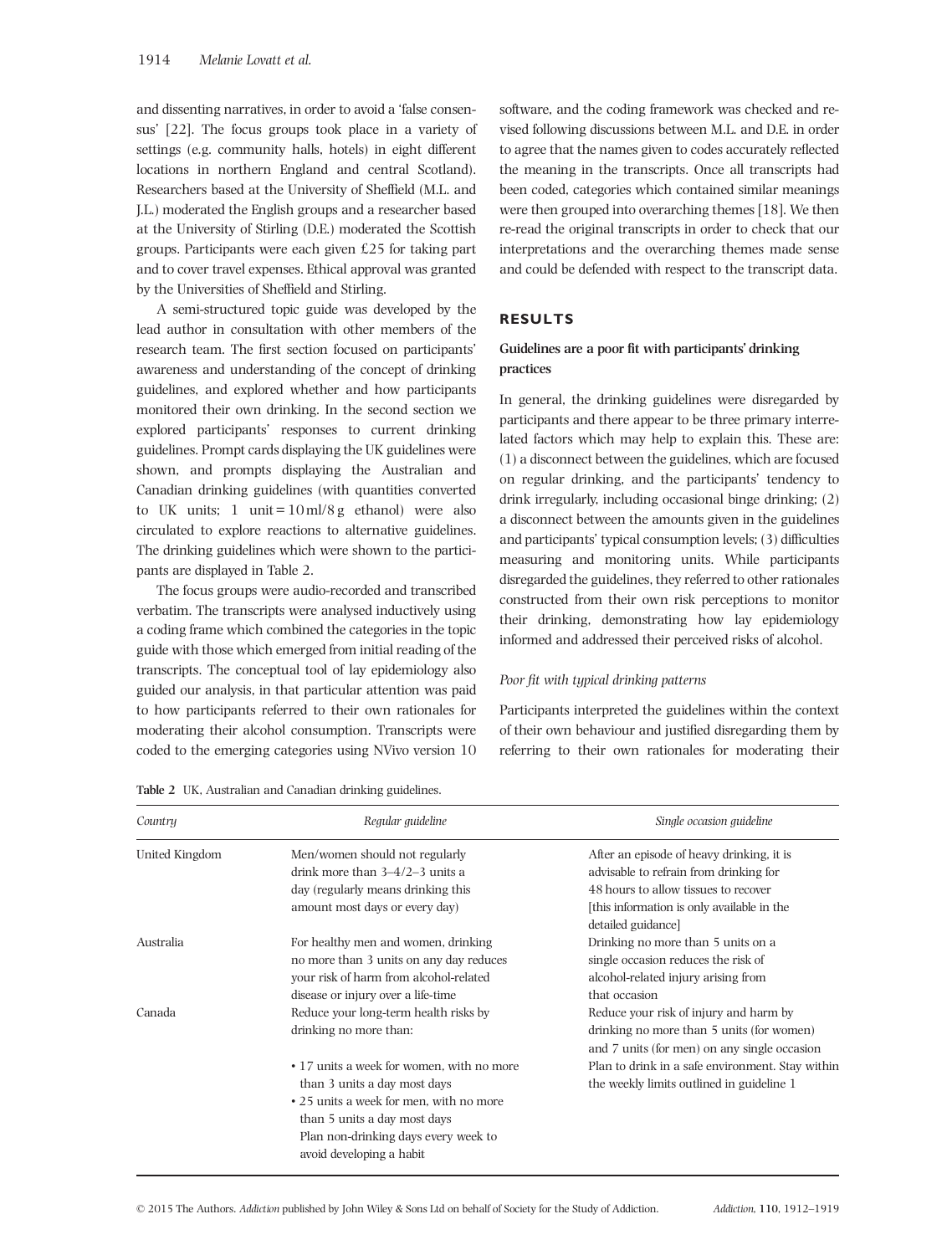consumption. For instance, participants of all ages felt that having a guideline for daily use was unhelpful, as they did not drink on most days: '[b]ecause we don't drink every day you just don't take it in' ( $E6<sup>1</sup>$ ). The guidelines were seen as more relevant for 'people who drink every day probably [people agreeing] more than people who just drink at the weekend' (E1). As most participants drank only at weekends, a weekly guideline was preferred, because: 'then you can do it to suit yourself during the week I would say' (S5). Some felt that as they did not drink during the week, they did not need to monitor their consumption at the weekend:

I probably wouldn't consider it if I was drinking at the weekend and it was my only night of relaxing with a drink during the week, I probably wouldn't care if I was over the limit or not because it wouldn't be greatly and I'd just think that I don't do it often enough (S3).

The perception that the guidelines are targeted at frequent drinkers rather than occasional bingers may have informed the participants' preference for the Australian and Canadian guidelines, which include separate guidelines for regular drinking and for single occasion drinking. This'two-guideline approach' was seen as more flexible and of more relevance:

I think that's definitely better because you've got your [single occasion] one that says 'don't go over five if you are going to have a binge', and you've got if you're just going to have a light drink during the week you've got the three units most days, it kind of suits everybody (S4).

Participants' preferences for guidance on heavy, singleoccasion drinking coheres with their positive responses to a more detailed, but less commonly displayed (e.g. not on product labels), version of the UK guidelines which advises people to leave 48 hours without drinking after a heavy drinking session. However, while participants commented that they did not drink following such occasions, this was due less to health concerns or guidance and more a reflection of practical issues, such as needing to go to work, childcare responsibilities or recovering from hangovers: 'I wouldn't say you'd pay attention to it because they're saying it, you just pay attention because your body's telling you' (S2).

## Guidelines are not relevant to participants' typical consumption levels

The daily UK guidelines were seen as broadly realistic for people who drank every day, but because the majority of participants did not drink regularly throughout the week but drank a great deal at weekends, a recommendation of not regularly drinking more than 2–3 units for a woman or 3–4 units for a man was seen as unrealistic: '[t]heir too much is not our too much. According to that, their too much is like 'I've only just started' to be honest' (E4); 'If I'm having a drink and I'm out, I don't want to stop at three drinks really if I'm having, if I'm at a night out, I'm not going out to get drunk but you know, three drinks is gone, especially three skinny glasses, well that's not even a bottle of wine is it when you're out?' (S5).

For many participants, one of the main motivations of drinking was to get drunk, and the guidelines were interpreted within that context. Consequently, they were disregarded as they were not seen to acknowledge this motivation. While the single-occasion guidelines of Australia and Canada have higher 'limits', these were still regarded as unrealistically low: 'like say five units, it don't seem like a lot, that just seems like a normal, like a normal drink, like I'd say five, I'd say binge drinking should be way more than five' (E6); '[i]t's probably not really, like the average adult I wouldn't have thought five units would have made them particularly drunk' (S3). While some participants acknowledged that exceeding the guidelines might lead to harm, rejection of the guidelines was rationalised by balancing risks against the perceived social benefits of drinking: 'I think I would have to accept that if you drank more than the guidance that was given there then you could argue that there is a greater chance of harm as a consequence of drinking. But to, I think we'd have to weigh that up against the desire to be sociable and so to some there's a, you know, you're prepared to take that [risk] aren't you? (E2)'; 'I'm aware that… binge drinking… has some detrimental potential effects, but I, if you like, waiver that in favour of going out and socializing and having a good time' (E6).

Other participants acknowledged the health risks while continuing to drink above the guidelines, as they felt that 'it would never happen to them'. Rationales offered by participants to explain this view reflected lay interpretations of key epidemiological concepts such as relative and absolute risk. This included appraising their alcohol intake against others who drank more than them: 'I'm probably a fool to myself; I never, I just palm it off as if it's never going to happen to me because I don't drink in excess. I always look further down… to people who are drinking every day kind of thing' (E4). Attitudes towards drinking in relation to long-term health conditions did not generally appear to be linked strongly to age or gender, although one participant from the 19–24 age group regarded himself as not at risk, as he anticipated drinking less as he got older and associated health harms with drinking heavily over a long period of time:

although I sort of appreciate the long term like risks of drinking a lot I'm not particularly bothered because I just think I'm 21, I'm at university so after, as soon as I finish university it

<sup>1</sup>Participant ID number corresponds to the focus group of which the participant was a member. See Table 1 for more information.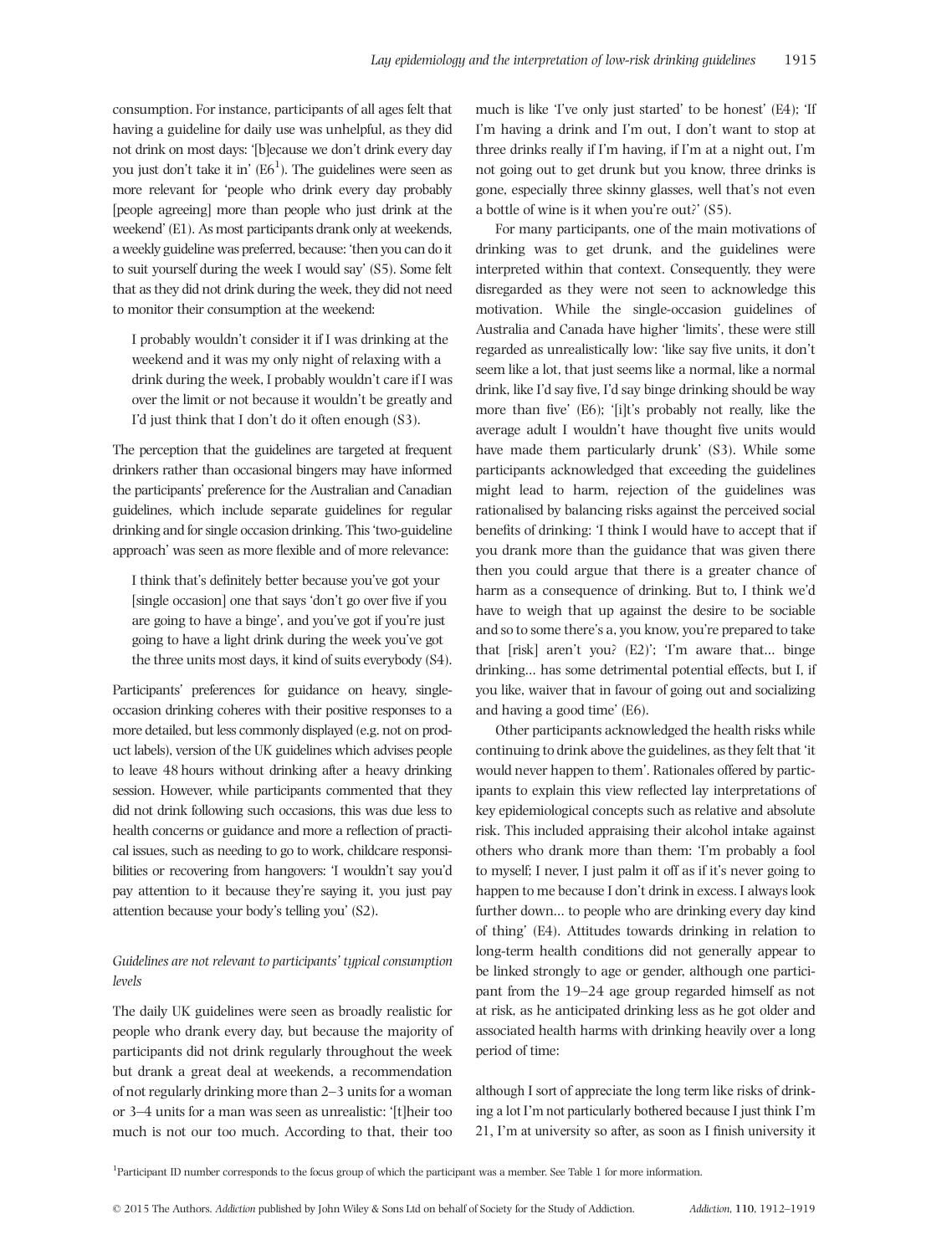will probably slow down a lot when I have a full-time job so I don't really think about it in the long term either (E2).

#### Problems of measuring and monitoring units and self-regulation

While awareness of the use of units in the drinking guidelines was high, participants reported that they thought about their own alcohol consumption in terms of bottles or drinks, rather than units: 'you just count the drink, you don't count the units or anything' (S3); 'I think it would be better if it was like two to three cans or two to three whatever it was, or one bottle of whatever' (E4). Many participants identified practical barriers to sticking to a limited number of units in both the on and off-trade:

And there's like a whole culture of buying everyone drinks so that the people who shove like one in my face and it's like yeah, yeah, yeah… no one's thinking 'oh how many units have I had?' (E2).

[w]ell that's it as well, especially if you're at home you're not going to have a unit are you, not what a pub would serve you, so their units, [because] they do measure them, would be different to our units at home, so it would be quite different (E5).

Generally, participants regarded measuring alcohol in standard container sizes as more viable, and questioned the usefulness of units in guidelines: 'I think when people say 'units' a lot of people are going to go, "oh I don't know about [those] units", whereas if you went, "oh you can only have five cans a day" they'd be like, "oh okay, five cans"' (E4).

Despite generally rejecting units as a way of monitoring their drinking, participants gave clear examples of how they regulated their drinking in other ways, which were relevant to their motivations for drinking and broader social values. Strategies for self-regulation included not drinking at all, drinking more slowly and limiting the number of drinks consumed. Other participants spoke of 'knowing their own limits' and bodies, and sometimes regulated themselves by switching to different types of drink according to how they believed they would feel the next day: 'I could have vodkas all night and I'd wake up and I might feel a bit ropey but wine makes me feel like I'm like hit by a bus' (S3); 'I know when to stop drinking because I… know that if I have another one I'm going to be ill. So you know' (E6).

However, this regulation was informed more by their commitment to fulfilling valued responsibilities such as childcare and employment and was unrelated to the long-term health risks which typically inform drinking guidelines: 'I usually let the wife have a sleep in on a Saturday morning. So I get up early and do all the baby things so I don't want to be getting up feeling awful and with a thick head' E6); 'I'm a child minder so I'd be very conscious not

to be really drunk obviously and yeah, if I'm going out and driving and you know, I'll just stick to one drink, if that, because I kind of think sometimes it's better to have nothing at all, don't risk it sort of thing' (S3). Consequently 'regulation' did not always mean limiting the amount of alcohol consumed for long-term health consequences, but limiting the immediate negative effects or consequences of drinking which would be felt the following day.

## **DISCUSSION**

In general, participants perceived that the guidelines lacked relevance to their drinking practices for three primary reasons. First, daily guidelines were seen as irrelevant by drinkers whose drinking patterns comprised heavy weekend drinking. Secondly, the amounts given in the guidelines were seen as unrealistic for those motivated to drink for intoxication. Thirdly, participants measured alcohol intake in numbers of drinks or containers rather than units. However, despite generally disregarding the guidelines, participants regulated their drinking in ways, and for reasons, which were meaningful to them.

As a holistic approach to understanding health and illness, lay epidemiology assesses health risks in the context of a wide range of additional concerns, including the perceived benefits of risky activities, and individual and societal norms, attitudes and values. For example, participants explained their disregard for guidelines with reference to their motivations for and experiences of drinking, which often focused on pleasure and intoxication and the perceived failure of guidelines to account for this [4,6,9,16]. Perceived benefits of drinking were also seen as justifications for disregarding guidelines, echoing previous work which noted drinkers' views that drinking with others facilitated companionship and sociability, and that drinking generally had a relaxing effect described as a stress-relief [23]. These nuanced interpretations of guidelines contrast with the approach commonly taken by public health professionals which focuses primarily on improving health and wellbeing at a population level and draws heavily upon epidemiological evidence with a more reductionist structure (e.g. relative risks of mortality as a function of average grams of alcohol consumed per day). As an approach to shaping and informing health behaviours, this paradigm typically fails to incorporate the broader concerns above which are embedded in lay epidemiology. Public health guidance can create a 'disconnect' for those receiving the guidance as a result [6]. The implication of this is that greater account needs to be taken of individual and societal perspectives on drinking alongside epidemiological risk evidence when designing guidelines [14,24].

While the participants in this study did not generally adhere to the drinking guidelines, they were not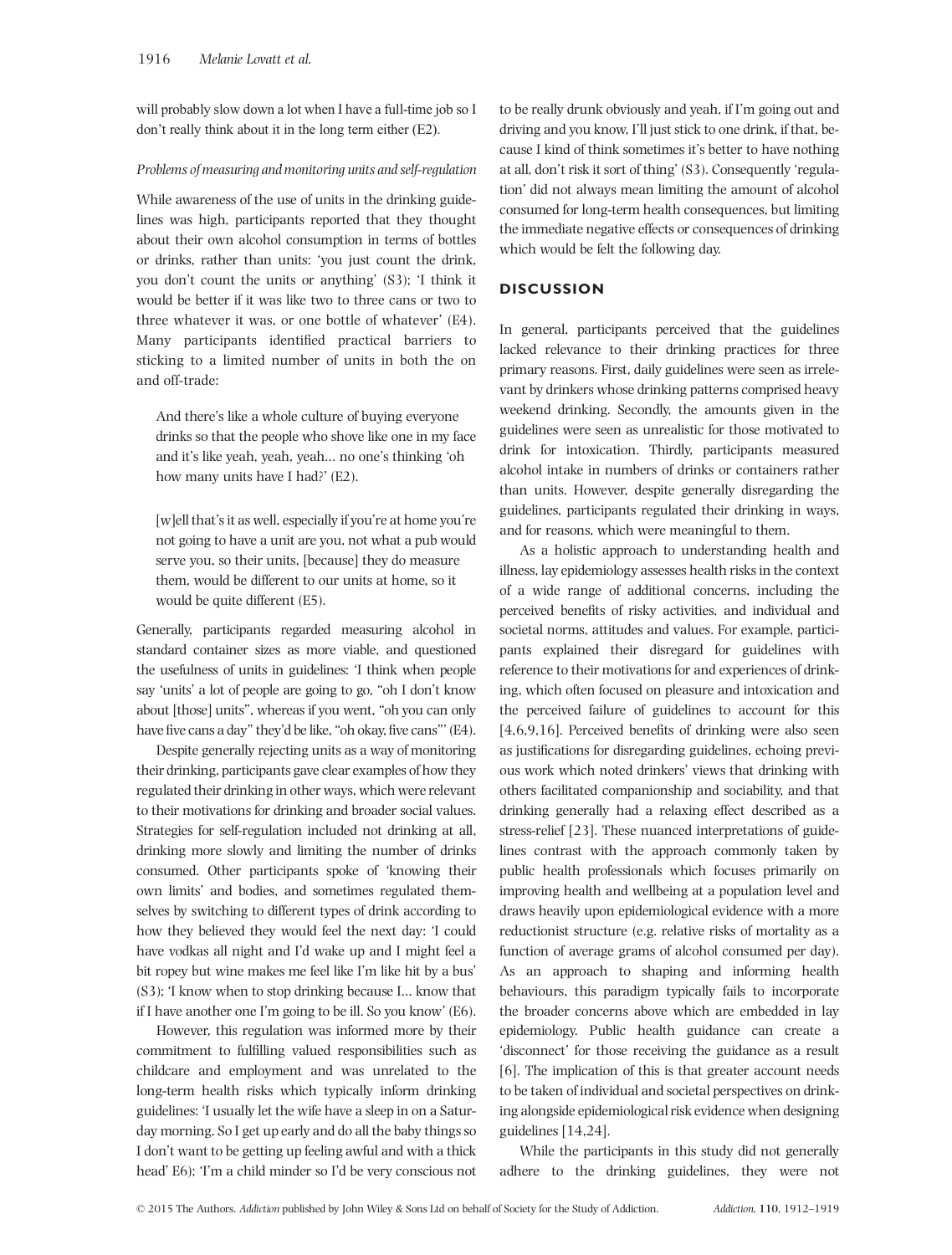impervious to the risks of alcohol consumption and monitored and moderated their drinking in ways that made sense to them. For instance, participants monitored their consumption in numbers of drinks rather than units, a finding which supports claims that units are a flawed metric for people who measure consumption in ways more meaningful to them, which include physiological and emotional experiences [5]. It is also notable that the reasons given by participants for moderating their drinking were typically short term and not health-related. This can be interpreted within a lay epidemiological framing of health, which emphasizes the ability to function and perform valued responsibilities with which excessive drinking would interfere [12]. Most participants stated that they either did not drink at all during the week, or drank only small amounts because of their need to work and provide childcare. When drinking, participants spoke of knowing and adhering to their own 'limits'. Like similar accounts of self-regulation in previous research, such limits were not based on drinking guidelines but were subjective and experiential, based on how they felt and their predictions of how they would feel the next day [5,25,26].

Viewed within a framework of lay epidemiology, which understands that people's health behaviour decisions are made within the context of their knowledge, experience and values, the participants acted rationally [14]. An alternative but related interpretation is that the apparent 'failure' of people to adhere to public health guidance may be explained in terms of the prevention paradox [14,27]: although adhering to guidelines might result in the improvement of the population's health as a whole, most individuals are unlikely to see a noticeable improvement in their own health, and therefore lack a sufficient incentive to comply with health guidelines. Public health guidance, which acknowledges people's concerns about the impacts which their behaviour has on valued responsibilities and relationships, may be more effective than guidance which relies upon individuals changing their behaviour purely because of health considerations [14]. However, there is a tension between designing public health guidance which fits lay epidemiology and that which fits standard epidemiology. Simply accommodating the concerns of the public may lead to important public health problems being inadequately addressed. Therefore, the challenge for those designing guidance is to embed public health concerns within a framing which fits the public's perceptions and motivations. This may be accompanied by efforts to reframe those perceptions and motivations to give greater immediate attention to long-term health risks.

The disjuncture between the guidelines' concern with long-term health issues and the participants' primary focus on social problems also reflects long-standing debates over what sort of a problem alcohol is, whose responsibility it is to solve it, and how this should be done [28,29]. The rationale behind the development of the UK drinking guidelines has been predominantly health-based. The publication of the UK drinking guidelines of 1987, which advised that men should drink no more than 21 units a week and women no more than 14 units a week, was largely the result of campaigns by health practitioners warning of the associations between alcohol use and the development of long-term health conditions [28]. The revision of the guidelines to daily, rather than weekly, amounts in 1995 was made primarily on evidence which suggested the cardioprotective effects of regularly drinking low levels of alcohol [30]. However, during this time there was also a growing discourse among policymakers of broader, nonhealth-specific 'alcohol-related harms' such as crime and acute injury. These 'competing interpretations of the alcohol problem' [29] were implied by the publication of the 2012 Alcohol Strategy by the Home Office rather than the Department for Health, and the presentation of minimum unit pricing as a response to anti-social behaviour and binge drinking rather than as a measure designed to address long-term health conditions [31]. The results presented above suggest that drinking guidelines might have greater impact if they acknowledge both the health and social dimensions of problems associated with alcohol.

To our knowledge, this is the first study in any country to examine qualitatively the interpretation and use of drinking guidelines by the general adult population. While the sample is not representative of the whole UK population, and caution should be exercised in generalizing from the findings, our research drew upon perspectives from a diverse sample of drinkers ( $n = 66$ ) from two parts of the United Kingdom, and given the similar approaches taken to drinking guidelines across high income countries [32,33], our findings are likely to have wider relevance to international policy makers developing new or revised guidelines. Participants' attitudes did not appear to be rooted strongly in demographic characteristics, with different age, gender and socio-economic groups expressing similar responses. While exploring these differences was not a focus of our research, the homogeneity of attitudes is surprising, and could be explored in future research.

A number of implications emerge from our findings. First, the disconnect between drinking practices and guidelines may be addressed partly by separate regular and single occasion guidelines as used in Canada and Australia but not currently in the United Kingdom [34]. Secondly, the disconnect between guidelines and motivations for and experiences of drinking may be addressed by guidelines referencing the social concerns and cultural values which frame drinkers' behavioural decisions. For example, communicating the long-term risks of drinking rather than just guideline thresholds [35], and using narrative-based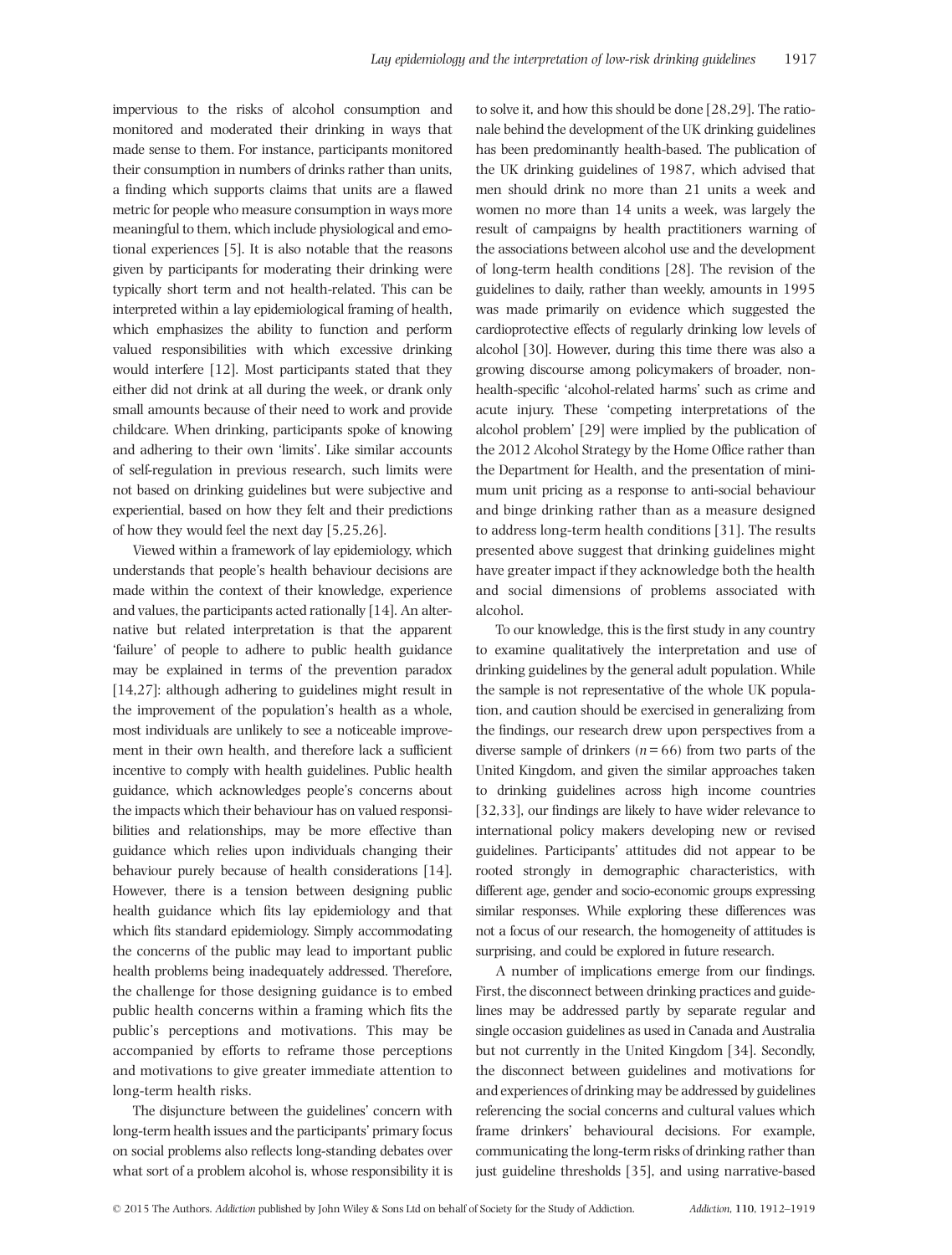messages which show the impact which a person's drinking (in the short or long term) can have on family and work life. Thirdly, our paper supports a growing body of research which suggests that the use of units to measure consumption is neither meaningful nor helpful to many drinkers [5,7,36]. However, our research suggests that drinkers use other strategies and methods for regulating their alcohol consumption, and understanding and harnessing these may be useful in developing future guidance.

## **CONCLUSIONS**

Drinking guidelines derived from, and framed within, solely epidemiological paradigms lack relevance for adult drinkers who monitor and moderate their alcohol intake according to their own knowledge and risk perceptions derived primarily from experience. Insights from lay epidemiology into how drinkers regulate their drinking should be used in the construction of drinking guidelines in order for them to have enhanced credibility and efficacy.

#### Declaration of interest

None.

#### Acknowledgements

This study was funded by the UK Medical Research Council National Prevention Research Initiative Grant MR/J000523/1. NPRI is an initiative to support highquality research aimed at identifying effective approaches to reduce risk factors and influence health behaviour in order to positively impact upon the incidence of new cases of major preventable diseases. The initiative is supported by a consortium of major research bodies and charities, including: British Heart Foundation; Cancer Research UK; Department of Health; Diabetes UK; Economic and Social Research Council; Medical Research Council; Health and Social Care Research and Development Office for Northern Ireland; Chief Scientist Office, Scottish Government Health Directorate; Welsh Assembly Government and World Cancer Research Fund. The authors are members of the UK Centre for Tobacco and Alcohol Studies, a UKRC Centre for Public Health Excellence. Funding from the UKCRC partners is gratefully acknowledged.

#### References

- 1. Heather N. Drinking guidelines are essential in combating alcohol-related harm: comments on the new Australian and Canadian guidelines. Drug Alcohol Rev 2012; 31: 153–5.
- 2. HM Government. The Government's Alcohol Strategy. Report no.: Cm 8336. London: The Stationery Office; 2012.
- 3. Casswell S. Why have guidelines at all? A critical perspective. Drug Alcohol Rev 2012; 31: 151–2.
- 4. Harrison L., Kelly P., Lindsay J., Advocat J., Hickey C. 'I don't know anyone that has two drinks a day': Young people,

alcohol and the government of pleasure. Health Risk Soc 2011; 13: 469–86.

- 5. Jayne M., Valentine G., Holloway S. L. What use are units? Critical geographies of alcohol policy. Antipode 2012; 44: 828–46.
- 6. Lindsay J. Healthy living guidelines and the disconnect with everyday life. Crit Publ Health 2010; 20: 475–87.
- 7. de Visser R. O., Birch J. D. My cup runneth over: young people's lack of knowledge of low-risk drinking guidelines. Drug Alcohol Rev 2012; 31: 206–12.
- 8. Bowring A. L., Gold J., Dietze P., Gouillou M., Van Gemert C., Hellard M. E. Know your limits: awareness of the 2009 Australian alcohol guidelines among young people. Drug Alcohol Rev 2012; 31: 213–23.
- 9. Järvinen M. A will to health? Drinking, risk and social class. Health Risk Soc 2012; 14: 241–56.
- 10. Hallett J., McManus A., Maycock B. R., Smith J., Howat P. M. Excessive drinking—an inescapable part of university life? A Focus Group study of Australian undergraduates. Open J Prev Med 2014; 4: 616–29.
- 11. Frankel S., Davison C., Davey S. G. Lay epidemiology and the rationality of responses to health education. Br J Gen Pract 1991; 41: 428–30.
- 12. Goldstein D. Once Upon a Virus: AIDS Legends and Vernacular Risk Perception. Logan, Utah: Utah State University Press; 2004.
- 13. Graham H. Women's smoking and family health. Soc Sci Med 1987; 25: 47–56.
- 14. Allmark P., Tod A. How should public health professionals engage with lay epidemiology. J Med Ethics 2006; 32: 460–3.
- 15. Popay J., Williams G. Public health research and lay knowledge. Soc Sci Med 1996; 42: 759–68.
- 16. Bergmark P. Risk, pleasure and information. Notes concerning the discursive space of alcohol prevention. Nord Alk Nark 2004; 21: 7–16.
- 17. Davison C., Smith G. D., Frankel S. Lay epidemiology and the prevention paradox: the implications of coronary candidacy for health-education. Sociol Health Ill 1991; 13: 1–19.
- 18. Bryman A. Social Research Methods, 4th edn. Oxford: OUP; 2012.
- 19. Conrad P., Barker K. K. The social construction of illness: key insights and policy implications. J Health Soc Behav 2010; 51: S67–79.
- 20. Kennedy P., Kennedy C. Using Theory to Explore Health, Medicine and Society. Bristol: Policy Press; 2014.
- 21. Turner B. The Body and Society: Explorations in Social Theory, 3rd edn. London: Sage Publications Ltd; 2008.
- 22. Kitzinger J. The methodology of focus groups: the importance of interaction between research participants. Sociol Health Ill 1994; 16: 103–21.
- 23. Emslie C., Hunt K., Lyons A. Older and wise? Men's and women's accounts of drinking in early mid-life. Sociol Health Ill 2012; 34: 481–96.
- 24. Cook P. A., Bellis M. A. Knowing the risk: relationships between risk behaviour and health knowledge. Public Health 2001; 115: 54–61.
- 25. Acier D., Kindelberger C., Chevalier C., Guibert E. I always stop before I get sick': a qualitative study on French adolescents' alcohol use. J Subst Use 20141–6.
- 26. Lyons A., Emslie C., Hunt K. Staying 'in the zone' but not passing the 'point of no return': embodiment, gender and drinking in mid-life. Sociol Health Ill 2014; 36: 1–14.
- 27. Rose G. Sick individuals and sick populations. Int J Epidemiol 1985; 14: 32–8.